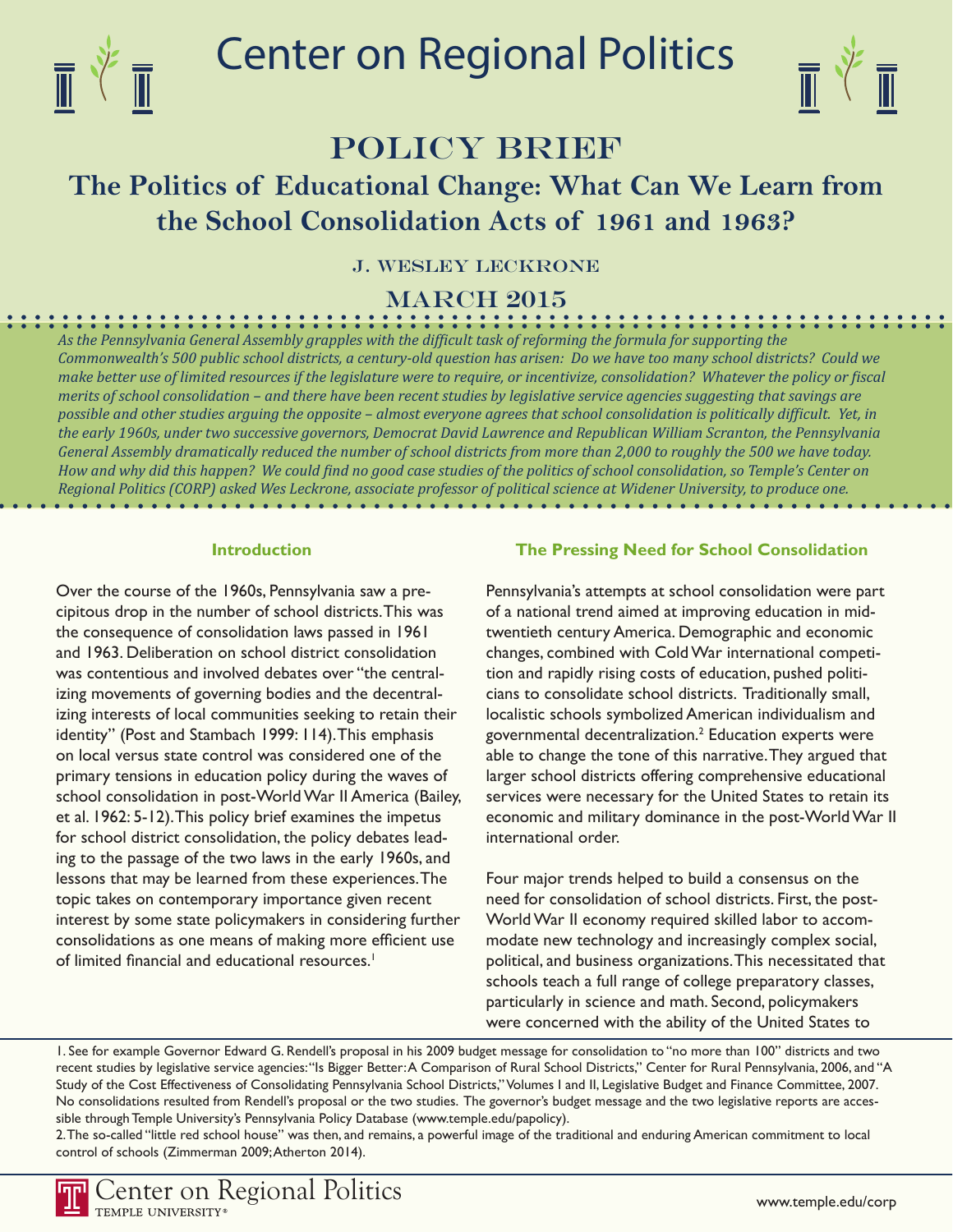match the technological advances of the Soviet Bloc. The launch of Sputnik in 1957 focused attention on the need to produce a new generation of better educated citizens. Third, the educational infrastructure needed to meet these demands required larger, better staffed schools. New services such as guidance counseling, health services and libraries, combined with the need to offer more varied instruction to advanced and remedial students, could only be accomplished with larger economies of scale. Finally, the costs of providing public education rose dramatically as a consequence of these reforms. Expenditures on education in Pennsylvania grew as an overall proportion of the state budget and showed no signs of abating. The pressure of accommodating more school-age Baby Boom children added to the need to stabilize spending.

### **Legislative History Proved School Consolidation Mandate Necessary**

*"Total voluntary reorganization of school districts has been state policy for decades and it has failed utterly...The lesson is plain. There can be no true reorganization of school districts unless it is mandated by the state." - Governor's Committee on Education, Final Report, 1961*

Most school consolidation legislation in Pennsylvania prior to 1961 attempted to provide voluntary incentives to encourage larger schools and school districts to merge. These efforts spurred little action as the state shed only 322 districts by 1960.

School districts were offered two methods to fully consolidate. "Unions" were instituted in 1911 as a way to consolidate two or more school districts. However, the mechanism for achieving union inhibited consolidation because it required "a petition signed by a majority of the school directors of each district desiring union, approval by the State Superintendent of Public Instruction, and finally an affirmative vote [by the electorate] in each district concerned" (Governor's Committee on Education 1960(b): 15). The process was streamlined with the creation of "merged" school districts in 1937. This shifted initiation to the county board of school directors. It also allowed consolidation even if the voters of all districts did not approve of the plan. Districts with a positive vote were allowed to merge and the non-approving districts remained independent. Consequently consolidation could not be voided by the no vote of just one district.

Only 131 union or merged districts had formed by 1960. Most school districts opted for cooperation with other districts rather than full consolidation. "Jointures" allowed multiple districts to function as one unit while still retaining their own identity. They were governed by a Joint Board which was composed of the members of each district's school board. Most importantly, each district retained its own budget and funding stream through its own tax system. Most school districts funded the jointure based on their proportion of students in the new system. Jointures were initially authorized under legislation passed in 1854 (Governor's Committee on Education, Task Force 2 – Re-



#### **Pennsylvania State Expenditures by Program 1940-1958**

organization of School Districts, 1961: 14). However, they gained popularity after Act 361 of 1947 provided financial incentives for joint high schools (1949) and elementary schools (1951). By 1960, 88% of districts in jointures opted for agreements that covered grades 1-12 (Governor's Committee on Education 1960(b): 18-19).

The importance of jointures to the success of school district reorganization in the 1960s should not be underestimated. One commentator stated that "[c]ounties, in most cases, simply made reorganized school districts out of jointures" after 1963 (Lundin 1973: 276).3

3. This observation was from Severino Stefanon, Secretary to the State Board of Education, Pennsylvania Department of Education. See also Lundin 1973:142.

*Source: Governor's Committee on Education 1960(a):8.*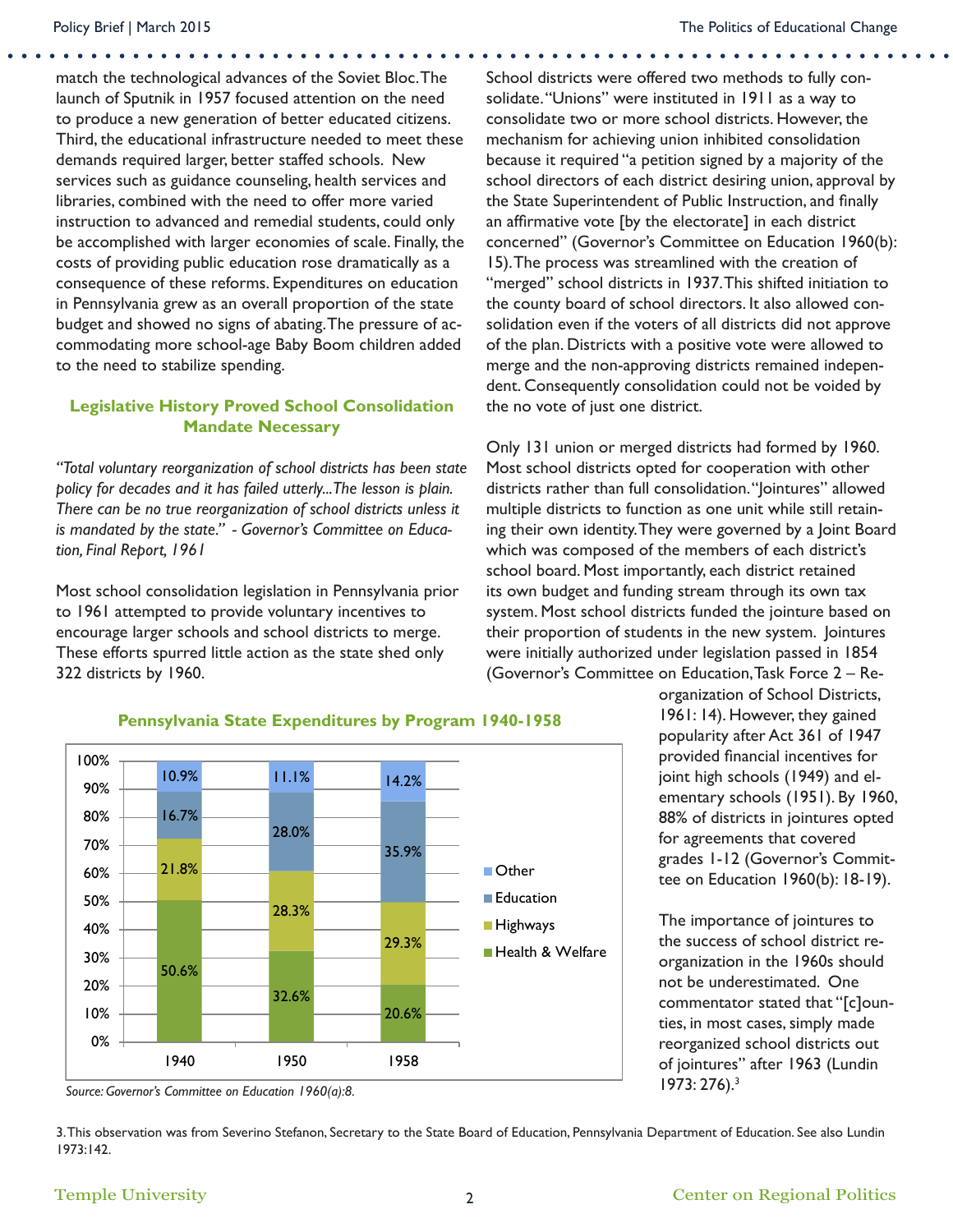#### **School District Reorganization in Pennsylvania 1900-1960**

| <b>School</b><br>Year | <b>Number</b><br><b>of</b><br><b>Districts</b> | <b>Union</b>   | <b>Merged</b> | <b>Number</b><br>of Joint<br><b>Boards</b> | <b>Number of</b><br><b>Districts in</b><br>Joint Boards |
|-----------------------|------------------------------------------------|----------------|---------------|--------------------------------------------|---------------------------------------------------------|
| 1900                  | 2510                                           |                |               |                                            |                                                         |
| 1910                  | 2599                                           |                |               |                                            |                                                         |
| 1920                  | 2590                                           |                |               |                                            |                                                         |
| 1930                  | 2585                                           | $\overline{2}$ |               |                                            |                                                         |
| 1940                  | 2552                                           | 4              |               |                                            |                                                         |
| 1945                  | 2544                                           | 5              |               | 97                                         | 219                                                     |
| 1950                  | 2530                                           | п              |               | 190                                        | 557                                                     |
| 1955                  | 2461                                           | 33             | 30            | 430                                        | 1651                                                    |
| 1960                  | 2277                                           | 71             | 60            | 436                                        | 1835                                                    |

*Source: Adapted from Governor's Committee on Education, Task Force 2 – Reorganization of School Districts 1961: 14a, 17.*

#### **Governor Lawrence and the Passage of Act 561 of 1961**

Governor David Lawrence created the Governor's Committee on Education in 1960 to study the state of education in Pennsylvania and recommend comprehensive reforms. The committee's final report produced 145 proposals addressing issues such as increased pay for teachers, curricular change, increased state funding for schools and an overhaul of the state's higher education institutions. Lawrence pushed for wholesale reform. However, the legislature balked at new revenue to fund the initiatives and school consolidation was the only major reform to pass (Beers 1980: 263-265; Weber 1988: 356-357).

Governor Lawrence signed Act 561 into law in September 1961. Proponents convinced a majority of the General Assembly that the larger districts would provide a broader college preparatory curriculum, more academic and administrative services, and a more personalized educational experience for students. Educational opportunity could be expanded to everyone while at the same time saving money by stretching state and local tax dollars further.

The debate over school consolidation was contentious. The biggest controversy surrounded the size of newly consolidated school districts. A special task force of the Governor's Committee pushed for a 10,000 student minimum which would have resulted in 172 school districts (Governor's Committee on Education, Task Force 2 – Reorganization of School Districts 1960(b)). By the time the act

passed, this number had been lowered to 4000 students. Even this was not a hard cap as the minimum could be lowered to 2500 after accounting for "factors of topography, pupil population, socio-economic characteristics, facility of transportation of pupils, utilization of existing school buildings, existing administrative units and potential population changes" (Commonwealth of Pennsylvania, Department of Public Instruction 1962:3). 4 The act would have resulted in approximately 300 school districts, down from the 2277 existing in 1960 (Pennsylvania Economy League 1962).



### **Pennsylvania School Districts by Student Population 1958-59**

#### *Source: Christie 1962: 7.*

Act 561 included a mandate for consolidation that had been avoided in previous legislation. However, ultimate responsibility for determining the details of consolidation was left up to the county board of school directors, in consultation with local school directors and administrators. The law was fairly conservative in that the creation of new school districts could only come via consolidation, not a wholesale geographical redesign. Existing school districts could not be split apart and jointures could not be dissolved without the consent of all cooperating districts.<sup>5</sup> Finally, Act 561 only mandated the consolidation of administrative units and not schools within the newly created districts. Consequently, while it mandated that each district have at least one high school and elementary school, it did not mandate that small schools be consolidated. The new districts, of course, could close school buildings, and opponents of consolidation probably foresaw that they would have less success in opposing school closures in a larger district.

4. Small population counties of the 7th and 8th Classes were exempt from this limit. However, they were still required to submit planning documents.

5. School districts could be divided if the parts were "first established as an independent school district, or the territory [was] annexed to a political subdivision of the administrative unit and the annexation [was] approved for school purposes" (Christie 1962:26).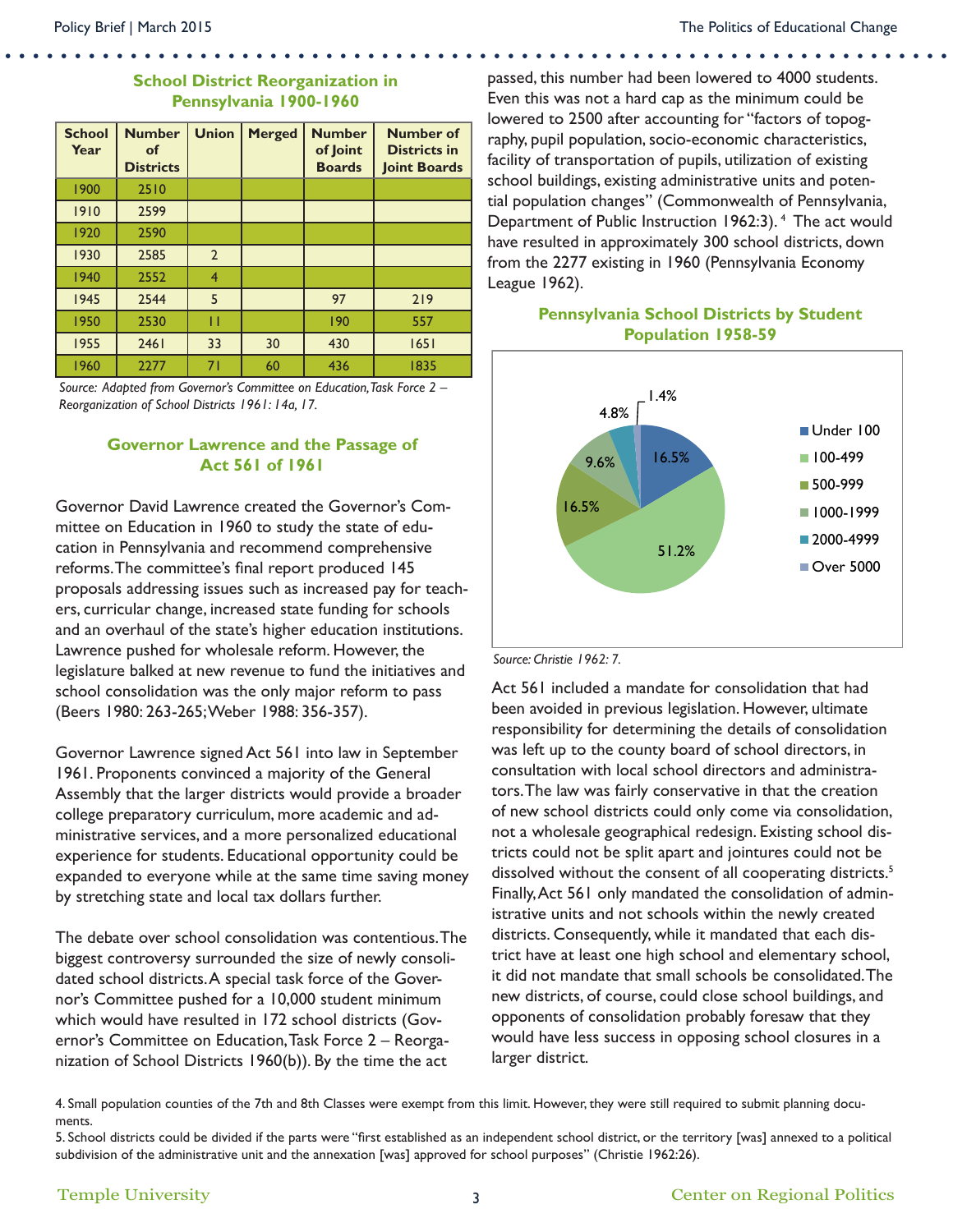| <b>Size of District</b>                | A minimum of 4000 students. Could be lowered to 2500 if the State Council of Education ruled it neces-<br>sary due to one or more of the following: Topography, pupil population, socio-economic characteristics,<br>transportation, existing buildings, the structure of existing districts, or population.                                                     |  |  |  |
|----------------------------------------|------------------------------------------------------------------------------------------------------------------------------------------------------------------------------------------------------------------------------------------------------------------------------------------------------------------------------------------------------------------|--|--|--|
| <b>Control Over Consolidation</b>      | County boards of school directors required to draw up plans in consultation with school districts and local<br>schools. State Council of Education responsible for approving plans. Rejected plans sent back to county for<br>revisions. If there is no approved plan for a county by January 1, 1964, the Department of Public Instruction<br>would create one. |  |  |  |
| <b>Territorial Integrity Preserved</b> | School districts could not be divided up in the consolidation process without their consent. Districts yoked<br>by jointures could not be split apart involuntarily.                                                                                                                                                                                             |  |  |  |
| <b>Attendance Areas</b>                | Decisions about closures, mergers and construction of specific schools remained local.                                                                                                                                                                                                                                                                           |  |  |  |

**Key Components of Act 561 of 1961**

*Source: Adapted from Christie 1962: 18-23.*

#### **Opposition to School Consolidation**

Opposition to school district consolidation was strong throughout the debate leading to the passage of Act 561 and reached a crescendo during the campaign year of 1962. It was a major issue in the governor's race and was a contributing factor to Republicans taking control of both houses of the state legislature after the election. There were three primary sources of opposition: 1) those believing the legislation would result in increased costs with little benefit; 2) those concerned with loss of local control under the new system; and 3) critics of the implementation plan to carry out Act 561.

Many opponents were concerned that the increased services required of the newly combined school districts would result in higher costs and ultimately more taxation. Some affluent suburban districts opposed consolidation with urban districts because they believed it would result in increased taxes to subsidize poorer schools without receiving increases in their own educational quality. Critics from rural districts cited increased transportation costs as a result of combining districts in low population density areas. Some accounts suggest that fear of racial integration also was a factor in engendering opposition to consolidation, an effect that outlasted the history of these two acts.<sup>6</sup>

Those fearing loss of local control under the new law believed it was an attempt by a state bureaucracy to impose centralized regulations on locally controlled schools. Political and school district boundaries were often coterminous and many saw a loss of community identity and control if they were combined with neighboring jurisdictions. They also feared job loss as a consequence of administrative mergers.7

Finally, many consolidation supporters disagreed with specific provisions of Act 561. The requirement that all districts have 4000 students (or 2500 under certain circumstances) proved to be the most contentious issue. Opponents argued that size did not ensure quality and numerous districts provided evidence of their academic achievements. This led to a second problem with the legislation: there was no formal mechanism for individual school districts to contest forced mergers. County boards of school directors created the plans, which were then reviewed by the State Council of Education. If the plans were rejected the county would get a chance to make revisions. Absent an acceptable plan from the counties, the Council of Education would create its own plan for the county. Critics argued that this left no method of appeal for individual districts who believed they had the ability to achieve academically. Finally, the legislation was criticized because it did not offer guidance on some major issues affecting the newly consolidated issues. This included how to deal with old debt in the reconstituted districts, and teacher issues such as tenure and differing pay scales.

#### **Governor Scranton and the Passage of Act 299 of 1963**

Act 299 became a partisan issue in the Pennsylvania elections of 1962 with Republicans opposing the law and Democrats supporting it. Republican gubernatorial candidate William Scranton vowed to repeal and reform the legislation while his Democratic opponent, Richardson Dilworth, supported the implementation of the law in its existing form.

6. In 1966, State Senator Clarence Bell, R-Delaware, argued that school consolidation proponents wanted to create a metropolitan school district that would integrate Philadelphia's schools (with large minority populations), with (mostly white) suburban districts, as had been urged by Richardson Dilworth, then president of the city's school board, who had characterized the suburbs as "a white noose" around the city and its schools. As noted above, Dilworth's support for Act 561 probably contributed to his defeat by William Scranton in the 1962 gubernatorial election (Cutler and D'Ignazio 2013). See also Lundin's "School District Reorganization in Pennsylvania Between 1963 and 1971 and Its Effect on Racial Balance." 7. Based on interviews, Leslie claims that some officials from small townships and boroughs opposed Act 561 because they believed it could lead to consolidation of municipalities (1970:117).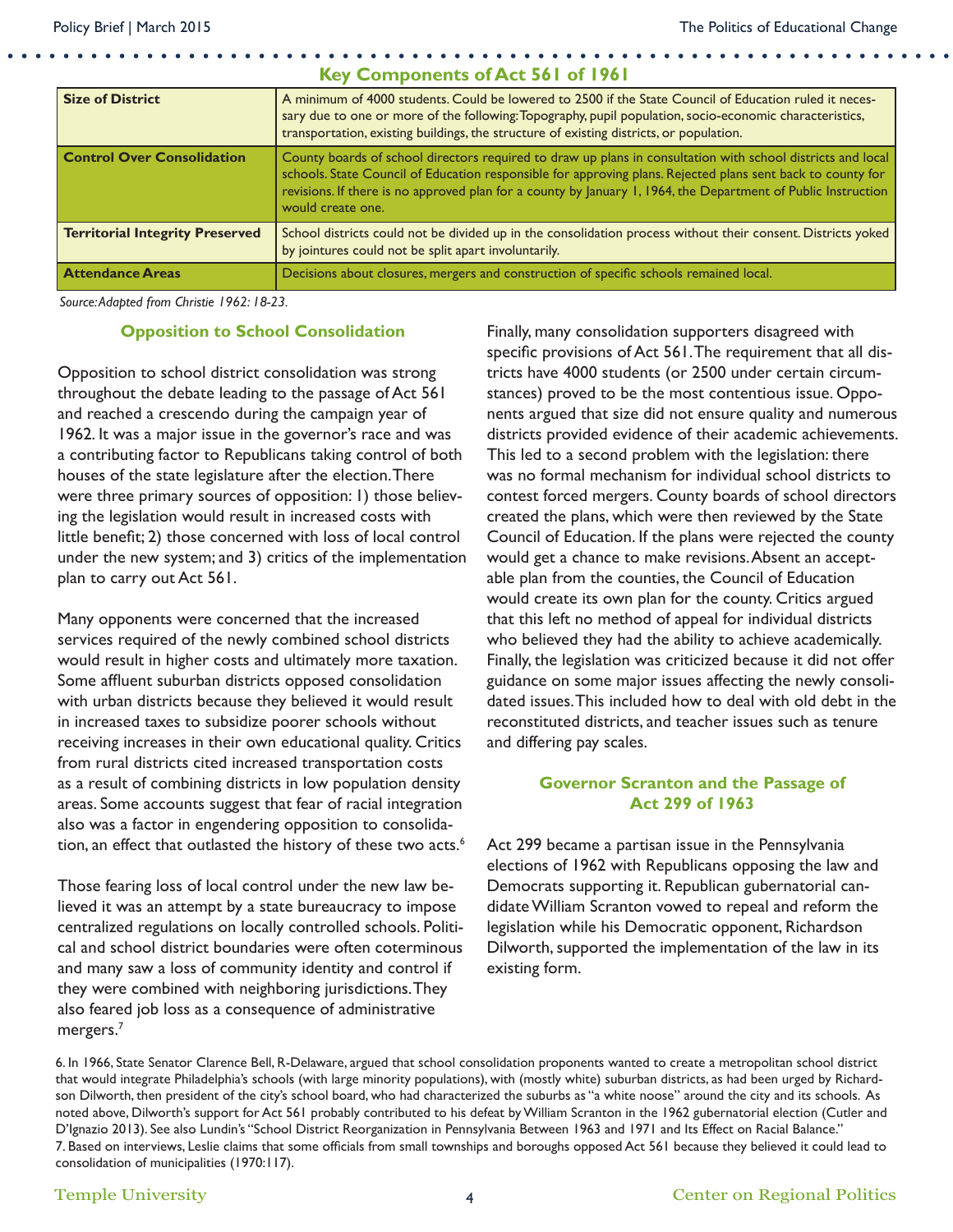All county boards of school directors were required to submit consolidation plans by January 1, 1963 under Act 561. Upon being inaugurated Governor Scranton postponed this deadline while he and the new Republican controlled legislature replaced the 1961 legislation. During a speech on education to a joint session of the General Assembly in February 1963 Scranton stated: "Mandatory consolidation is necessary to improve the quality of education state-wide." He offered new legislation that "preserves the principle of reorganization, while eliminating the weaknesses that wrecked Act 561."8

Act 299, the School District Reorganization Act of 1963, was passed on August 8, 1963. The legislation resulted in three primary changes to the existing consolidation Act: 1) it made the 4000 student school district requirement a recommendation rather than a mandate; 2) it created an appeals process for aggrieved school districts; and 3) it clarified the legal details pertaining to the process of merging school districts (Commonwealth of Pennsylvania, Department of Public Instruction 1963(b): 1).

A primary criticism of Act 561 was its reliance on a minimum of 4000 students in each school district. There were some exceptions to this rule, but even in those instances, the districts were mandated to stay above 2500 students. Act 299 kept the 4000 number as a goal, but provided no minimum number in the case of exceptions. These included the major exceptions present in the previous legislation: topography, future population growth, community characteristics and student transportation. However, two important additions to the exceptions were added to Act 299. First, school districts that had the capability of providing a comprehensive program of elementary and secondary education could avoid the minimum. Second, the state Council of Education was required to automatically approve county reorganization plans if they contained

*1) No unit with a pupil population less than that of the unit with the smallest pupil population in the last previous countywide plan submitted to and approved by the State Council of Education prior to September 12, 1961, and 2) no more units than were in the last previous county-wide plan submitted to and approved by the State Council of Education prior to September 12, 1961 (Commonwealth of Pennsylvania, Department of Public Instruction 1963(a):2).*

The practical effect of this added language was that the 4000 student minimum was a goal. However, at the time of passage it was believed that Act 299 would still result in a reduction to 527 school districts by July 1, 1966 (Pennsylvania Economy League 1964).

Act 299 provided more procedural specificity than the legislation it replaced. It created an appeals process for school districts with objections to their county plans. It also provided details on issues such as the administrative governance of districts as they transitioned from the planning phase to final consolidation, how prior debt would be handled, and how state subsidies would be applied to the new districts.

| <b>Minimum Size of School</b><br><b>Districts</b>                                            | The recommended minimum remained 4000. However, there was no minimum of students in the event of<br>an exception. The exceptions from Act 299 remained: Topography, pupil population, socio-economic charac-<br>teristics, transportation, existing buildings, the structure of existing districts, or population.<br>New exceptions: School districts that could provide a comprehensive program of education without<br>achieving the minimum. If a county provided a plan with no district smaller than their most recent ap-<br>proved plan and a number of school districts equal to, or less than, that submitted in the plan. |
|----------------------------------------------------------------------------------------------|--------------------------------------------------------------------------------------------------------------------------------------------------------------------------------------------------------------------------------------------------------------------------------------------------------------------------------------------------------------------------------------------------------------------------------------------------------------------------------------------------------------------------------------------------------------------------------------------------------------------------------------|
| <b>Control over Consolidation</b>                                                            | County boards of school directors remained in charge of the planning. However, the state had to approve<br>of any plan where there was: No unit with a pupil population less than that of the smallest unit in the last<br>county plan approved prior to September 12, 1961. And there were no more school districts than in the<br>last plan.                                                                                                                                                                                                                                                                                       |
| <b>Appeals Process for School</b><br><b>Districts</b>                                        | Aggrieved school districts were given the right to provide objections to proposed county plans by pe-<br>titioning the Department of Public Instruction. Aggrieved school districts were given the right to appeal<br>approved county plans by petitioning the State Board of Education.                                                                                                                                                                                                                                                                                                                                             |
| <b>Details on Implementing the</b><br><b>Consolidation of New School</b><br><b>Districts</b> | Act 561 provided little guidance on the process for consolidating school districts. Act 299 provided more<br>specificity, including instructions for: The creation of "interim operating committees" to make decisions<br>during creation of new school district. The process for paying off previous debt among the components of<br>the new school districts. How existing state educational subsidies would be applied to the new districts.                                                                                                                                                                                      |

#### **Key Changes to Act 561 in Act 299 of 1963**

*Source: Adapted from Commonwealth of Pennsylvania, Department of Public Instruction 1963(a) and 1963(b).*

8. "Message on Education by Governor William W. Scranton Before a Joint Session of the General Assembly, February 12, 1963," Governor William W. Scranton Papers, Manuscript Group 208, Pennsylvania State Archives, Harrisburg.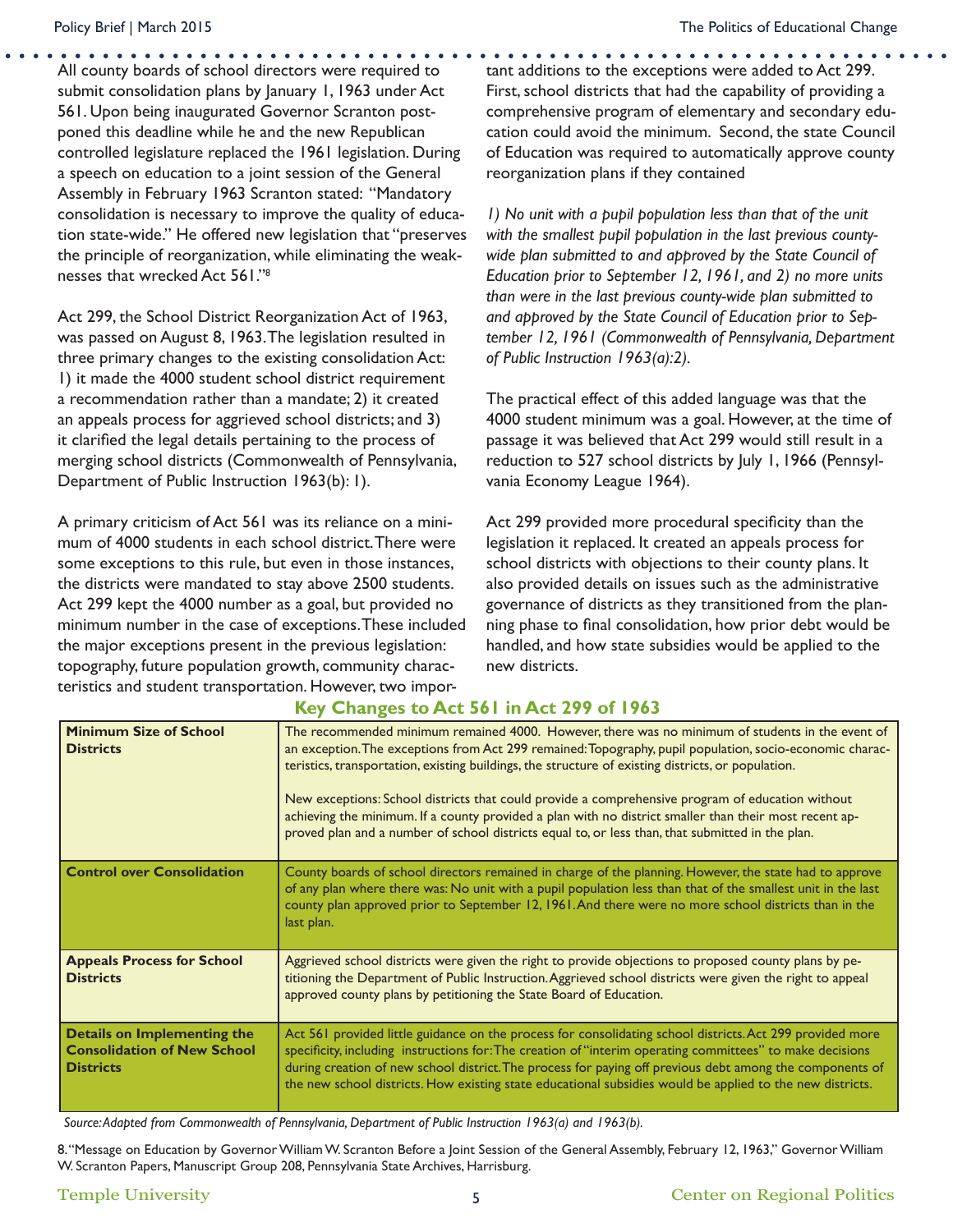#### **Lessons from the School Consolidation of the Early 1960s**

Given the extraordinary fiscal pressures facing Pennsylvania's school districts, it seems likely that proposals to further consolidate school districts will recur in upcoming policy and budget debates.<sup>9</sup> Indeed, consolidation has been proposed or studied in the last decade. Governor Edward G. Rendell proposed in his 2009 budget message a commission to study how to reduce the number of school districts to "no more than 100." Two recent studies by legislative service agencies pointed in opposite directions. In a 2006 study entitled "Is Bigger Better: A Comparison of Rural School Districts," The Center for Rural Pennsylvania raised doubts about the cost and educational effectiveness of rural school consolidations. In a two-volume 2007 report entitled "A Study of the Cost Effectiveness of Consolidating Pennsylvania School Districts," the Legislative Budget and Finance Committee suggested economies of scale were available when consolidating districts up to a student population of 3000. No consolidations resulted from Rendell's proposal or the two studies.<sup>10</sup>

History suggests that strong gubernatorial leadership is needed to accomplish dramatic changes such as school consolidation. Governors Lawrence and Scranton are generally regarded as two of the most effective chief executives in the Commonwealth's post-World War II era. Rendell proposed further consolidation, but his priority was enacting a school funding scheme based on "costing out" the resources needed to provide every student with an "adequate" education, whereas for Lawrence and Scranton, consolidation was a much higher priority.

Atherton's history (2014) shows that school funding reform traditionally has had bipartisan roots and that school consolidation was exceptional in being executed in back-to-back sessions of unified government. But even this case history suggests that bipartisanship is important if structural reforms are to endure. Scranton, a Republican, campaigned against the plan enacted by his Democratic predecessor, and control of the legislature also shifted, but Scranton essentially accepted its numeral goals and proposed modifications that defused much of the controversy.

The reorganization laws of 1961 and 1963 were successful in reducing the number of school districts from 2277 in 1960 to 669 by 1970 and eventually down to 500 (Pennsylvania School Boards Association 2009: 6). This number was significantly more than the 172 districts initially recommended by a task force of the Governor's Committee on Education. However, compromises were necessary to usher the legislation through the political process.

In many respects Acts 561 and 299 were products of their historical time period. They were part of a national wave of school consolidations brought on by economic change, the Cold War and the Baby Boom. Despite this, several lessons from the debates surrounding their passage could help inform contemporary debate on school district consolidation.

Consolidation was achieved through a state mandate because earlier legislation encouraging mergers and unions failed to lower the number of school districts in any meaningful way. However, the individual plans for consolidation were the product of county boards of school directors. The 1963 legislation also provided a mechanism for individual school districts to appeal merger decisions. Consolidation has always been a struggle between the centralizing tendencies of state bureaucracy and the educational tradition of local control. Avoiding a top-down state imposed comprehensive plan of consolidation was a key to the legislation's passage.<sup>11</sup>

The legislation achieved consolidation through merging existing jointures or school districts rather than radically redesigning the educational system. One of the prime arguments against consolidation was the loss of a sense of community when schools or districts were merged. By necessity, consolidation causes disruption. However, these acts tried to mitigate this argument by merging intact communities into new districts rather than breaking them up. This has relevance to contemporary discussions of school consolidation since the community schools model of reform has revived the argument that schools are sources of social capital for communities.

Money serves as an inducement for action. Starting with the elimination of one-room school houses straight through to the 1961 and 1963 acts, additional funding to

<sup>9.</sup> As this policy brief goes to press, Representative Timothy Mahoney, D-Fayette, is introducing legislation calling for consolidation through the establishment of county-wide school boards. Senator John Wozniak, D-Cambria, introduced a bill calling for an update to previous consolidation studies. 10. Governor Rendell's budget message and the two legislative studies are accessible through Temple University's Pennsylvania Policy Database Project (www.temple.edu/papolicy). Two other recent studies assessed the financial impact of consolidating school districts along county lines. One study concluded that consolidation would save money for Fayette County (Education Management Group 2011) and the other that consolidation would drive up costs for York County (Independent Fiscal Office 2014).

<sup>11.</sup> The current process for school district consolidation remains decentralized. Plans for mergers are developed by the school districts. Each participating school district board must then approve the plan by a majority vote, after which it is sent to the State Board of Education for approval (Public School Code of 1949, Article II, Section 224, See also Pennsylvania Economy League 2009).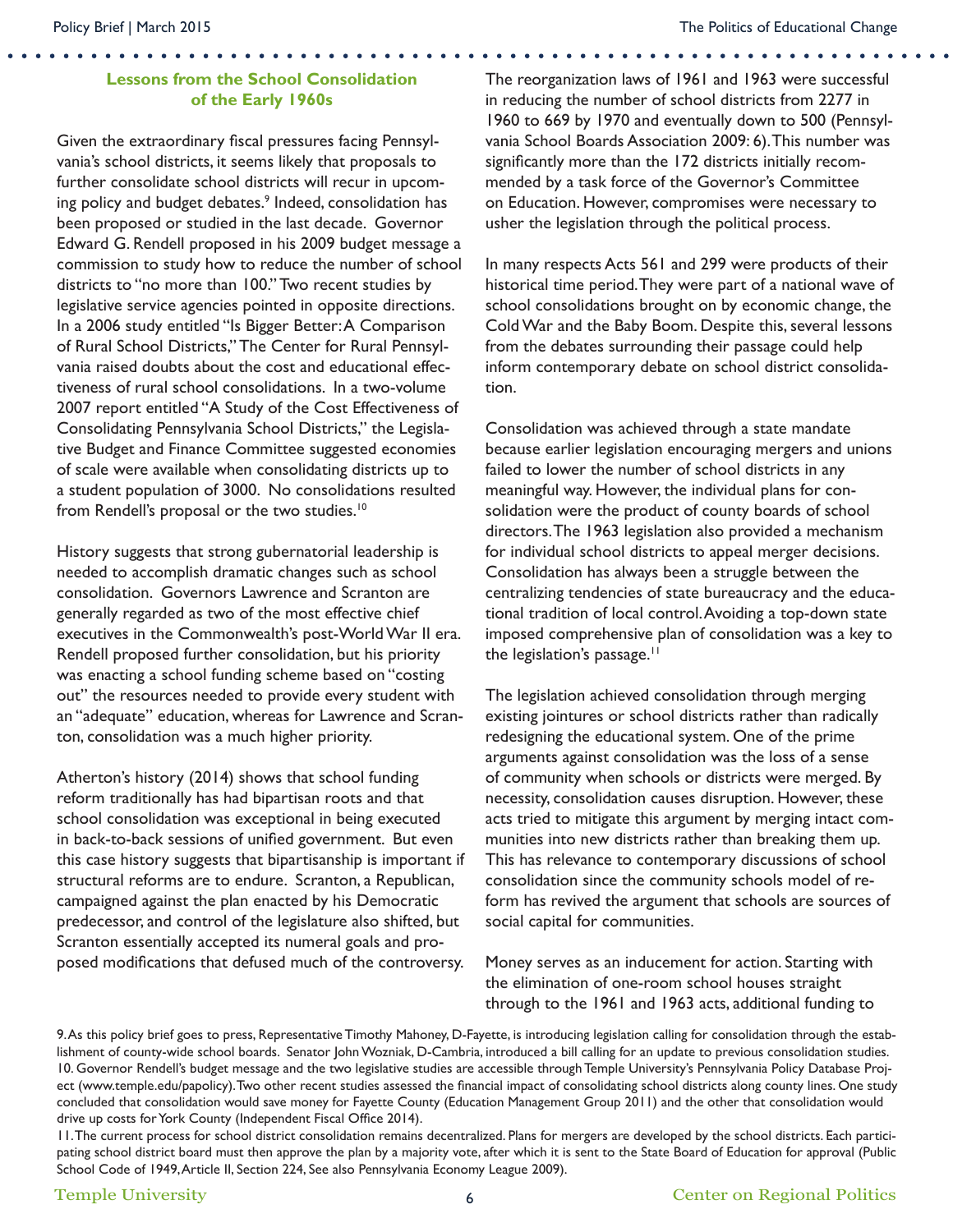school districts stimulated school closures and cooperation with other districts. Financial incentives in the 1950s encouraged the jointures which eventually became most of the consolidated school districts, although a commission appointed by Governor George Leader apparently concluded that they were ineffective (Cutler and D'Ignazio 2013). Funding was also included in Acts 561 and 299 to make the legislation more palatable to school districts. Given this history, future comprehensive legislation providing more funding for education could also include provisions for consolidation.

Anyone taking a look at the dramatic decrease in the number of school districts in Pennsylvania during the 1960s would assume that there was a radical policy change. However, school district consolidation was actually a long process that had its roots in legislation passed in 1947. Throughout the 1950s, counties were required to draw up plans for consolidation and incentives were meted out for mergers, unions, and jointures. Most of the consolidation that took place post-1963 involved the merger of school districts that were already coordinating through jointures. Act 299 succeeded where Act 561 failed because it built on the county plans that were developed over the course of the 1950s. This incremental approach of moving school districts through stages of cooperation prior to consolidation proved to be successful. Although Act 299 consummated the political struggle to consolidate school districts, which is the focus of this case history, even this legislation was not the end of the story. The act provided procedures to be followed in reorganizing districts, for the submission of reorganization plans to the Department of Education, and for the subsequent approval or rejection of these plans by the State Board of Education (created in 1963). Needless to say, this was a very long and cumbersome process. In 1966, Governor Scranton signed legislation that formally recognized and classified 505 school districts, later reduced to 501 and then 500, and the 1966 law is sometimes cited as key legislation for that reason, although the politics of school consolidation had been decided earlier (Bissett and Hillman 2013: 24).

Finally, issue framing is also important. A national wave of school consolidation occurred after World War II because education experts and politicians saw it as a fiscally prudent means of helping the country adapt to new economic and demographic realities. In Pennsylvania, most of the debate was focused on creating schools that could train students to succeed in an increasingly complex society and an increasingly urbanized and industrialized economy. This was combined with a discussion of how to get "more bang for the buck" from the rapidly increasing share of the state budget going to education. Advocates for school consolidation carefully avoided broaching divisive topics

such as race and regionalism. Framing the issue in terms of the benefits to the entire state rather than to specific groups contributed to the success of school consolidation in Pennsylvania.

Many of the same kinds of controversies surrounding school district consolidation in the 1960s affect the current discussion of this issue. Leading economists in Pennsylvania and nationally have warned that public school finance will face daunting challenges in the years ahead due to an aging population whose seniors will consume more government resources and produce less government revenues (McClure 2014; Roza 2014; Strauss and Deng 2015). Policy change will require a balance between realizing cost-saving economies of scale where they are achievable, having schools with sufficient numbers of students, teachers, and resources to mount an educational program that prepares the students for the new economy, and improving student performance by transforming schools into centers of community life.

*The author would like to thank the staff at The Pennsylvania State Archives and the Temple University Special Collections Research Center for their assistance in researching archival material.*

#### **Sources**

Atherton, Michelle J. 2014. *How Pennsylvania Funds Public Schools: The Story of the State Share.* Philadelphia: Temple University Center on Regional Politics.

Bailey, Stephen K., Richard T. Frost, Paul E. Mersh and Robert C. Wood. 1962. *Schoolmen and Politics: A Study of State Aid to Education in the Northeast.* Syracuse: Syracuse University Press.

Beers, Paul B. 1980. *Pennsylvania Politics Today and Yesterday: The Tolerable Accommodation.* University Park, PA: Pennsylvania State University Press.

Berry, Christopher R. and Martin West. 2008. "Growing Pains: The School Consolidation Movement and Student Outcomes." *Journal of Law, Economics and Organization*, 26: 1-29.

Bissett, Janice, and Arnold Hillman. 2013. Pennsylvania Association of Rural and Small Schools. *The History of School Funding in Pennsylvania 1682-2013*.

Center for Rural Pennsylvania. 2006. *Is Bigger Better: A Comparison of Rural School Districts.*

Christie, Robert. 1962. "The Fourth 'R': Reorganization of School Districts in Pennsylvania: An Explanation of Act 561 Pertaining to School District Size and Structure." Harris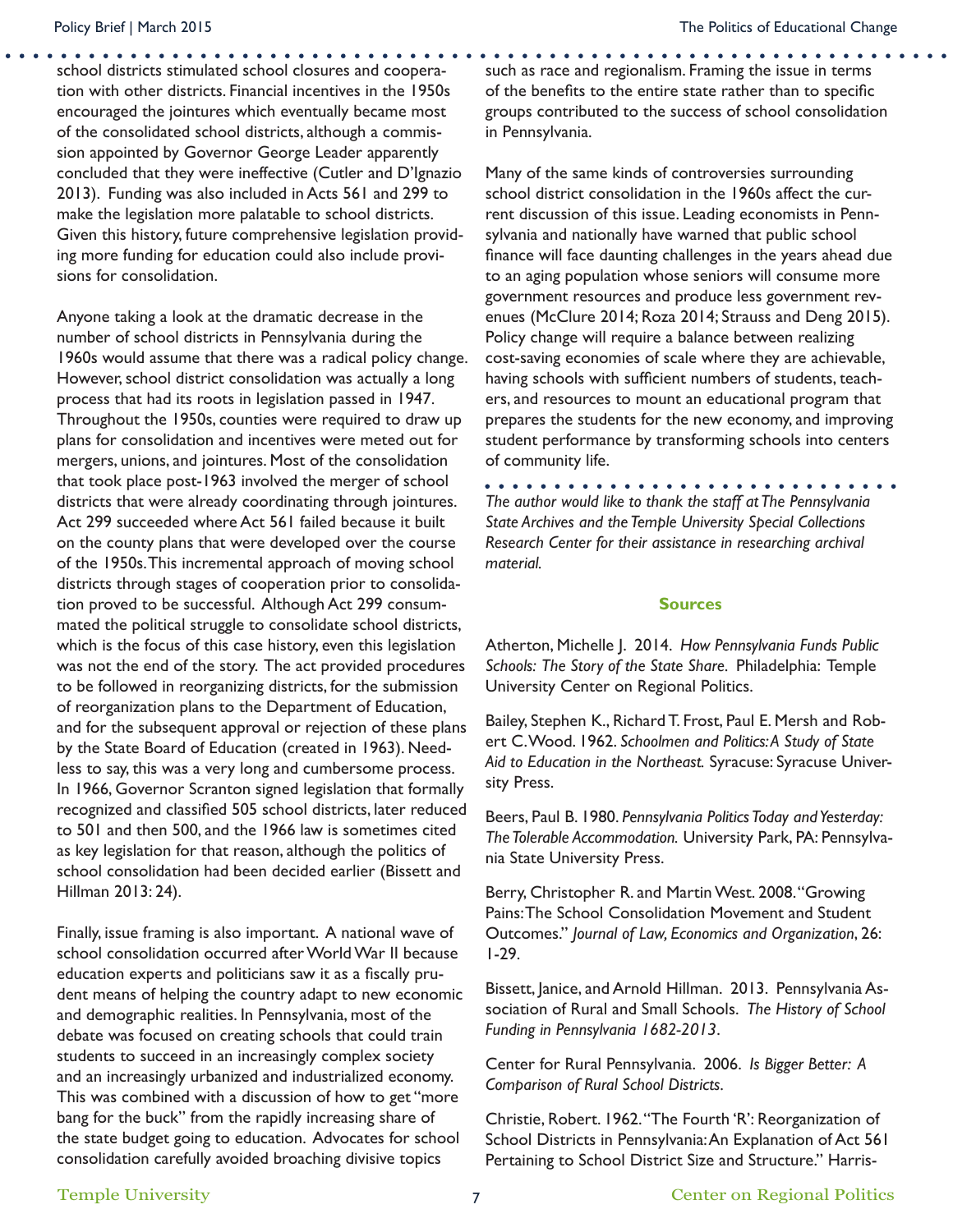burg, PA: Governor's Committee on Education. The Committee of Fifteen. 1958. "Education in Pennsylvania: Today and Tomorrow." Harrisburg, PA: Pennsylvania State Education Association, December.

Commonwealth of Pennsylvania, Department of Public Instruction. 1962."A Guide to School District Reorganization: The Challenge of the Sixties." Harrisburg, PA.

Commonwealth of Pennsylvania, Department of Public Instruction. 1963(a) "A Guide to School District Reorganization." Harrisburg, PA.

Commonwealth of Pennsylvania, Department of Public Instruction. 1963(b) "Questions and Answers on the New School District Reorganization Law of 1963." Harrisburg, PA.

Cutler, William W., III , and Catherine D'Ignazio. 2013. *Public Education: Suburbs Encyclopedia of Greater Philadelphia*, Rutgers University. (http://philadelphiaencyclopedia. org/archive/public-education-suburbs/)Education Management Group. 2011. "Fiscal Assessment Study for Proposed Merger of Fayette County School Districts." Pittsburgh, PA.

Fine, Benjamin. 2001. "Soviet Education Far Ahead of U.S." in *The Jossey-Bass Reader on School Reform*. San Francisco: Jossey-Bass.

Governor's Committee of One Hundred for Better Education. 1963. "Recommendations for Legislation Leading to an Improved Program of Education in Pennsylvania." Harrisburg, PA, February.

Governor's Committee on Education, 1960 (a). "The Noble Investment: A Statistical Study of Pennsylvania's Financial Support of Public Education." Harrisburg, PA, December.

Governor's Committee on Education. 1960 (b). "E Pluribus Unum: A Statistical Study of the Organization of Pennsylvania School Districts in 1960". Harrisburg, PA, December.

Governors' Committee on Education, Minority Report. 1961. "Reorganization of School Districts: A Dissent." Harrisburg, PA, March.

Governor's Committee on Education, Task Force 2 – Reorganization of School Districts. 1960(a). "Origin and Present Status of County-Plan Administrative Units." Harrisburg, PA, July.

Governor's Committee on Education, Task Force 2 – Reorganization of School Districts. 1960(b). "Reorganization of

Pennsylvania School Districts." Harrisburg, PA, December. Governor's Committee on Education, Task Force 2 – Reorganization of School Districts. 1961. "The Final Report on Reorganization." Harrisburg, PA, April 15.

Independent Fiscal Office. 2014. "Fiscal Impacts of a York County School District Consolidation." Special Report 2014-3.

Joint State Government Commission. 1961. "Public Education: Continuing Survey." Harrisburg, PA, January.

Lawrence, Governor David L., Papers. Manuscript Group 191, Pennsylvania State Archives, Harrisburg, PA.

Legislative Budget and Finance Committee. 2007. *Study of the Cost Effectiveness of Consolidating Pennsylvania School Districts*, Volumes I and II.

Leslie, Robert E. 1970. "A Study of School District Reorganization in Pennsylvania by means of Historical Data and the Perceptions of Certain Persons Reported to Be Involved in the Political Process Leading to the Passage of Reorganization Legislation from 1947 to 1963." PhD Dissertation, Temple University.

Lundin, George Edward. 1973. "School District Reorganization in Pennsylvania Between 1963 and 1971 and Its Effect on Racial Balance." PhD Dissertation, University of Pittsburgh.

McClure, Maureen W. 2014. "What Long-Term Population Trends Mean for the Future of School Finance." Presentation to a symposium jointly sponsored by Temple University's Center on Regional Politics and the University of Pittsburgh's Institute of Politics. October 3.

McHenry-Sorber, Erin. 2009. "School Consolidation in Pennsylvania: An Analysis of Governor Rendell's Policy Proposal." *The Beacon: A Publication of the Pennsylvania School Study Council* 5: 1-8.

Pennsylvania Economy League. 1962."The Size of It: An Examination of Pennsylvania's 1961 School District Reorganization Act." *P.E.L. State Newsletter*, August.

Pennsylvania Economy League. 1964. A New Look: A Discussion of the 1963 School District Reorganization Law". *P.E.L. State Newsletter*, April.

Pennsylvania Economy League. 2009. "Municipal Merger/ Consolidation and Sharing of Services, 2009." Wilkes Barre, PA, April.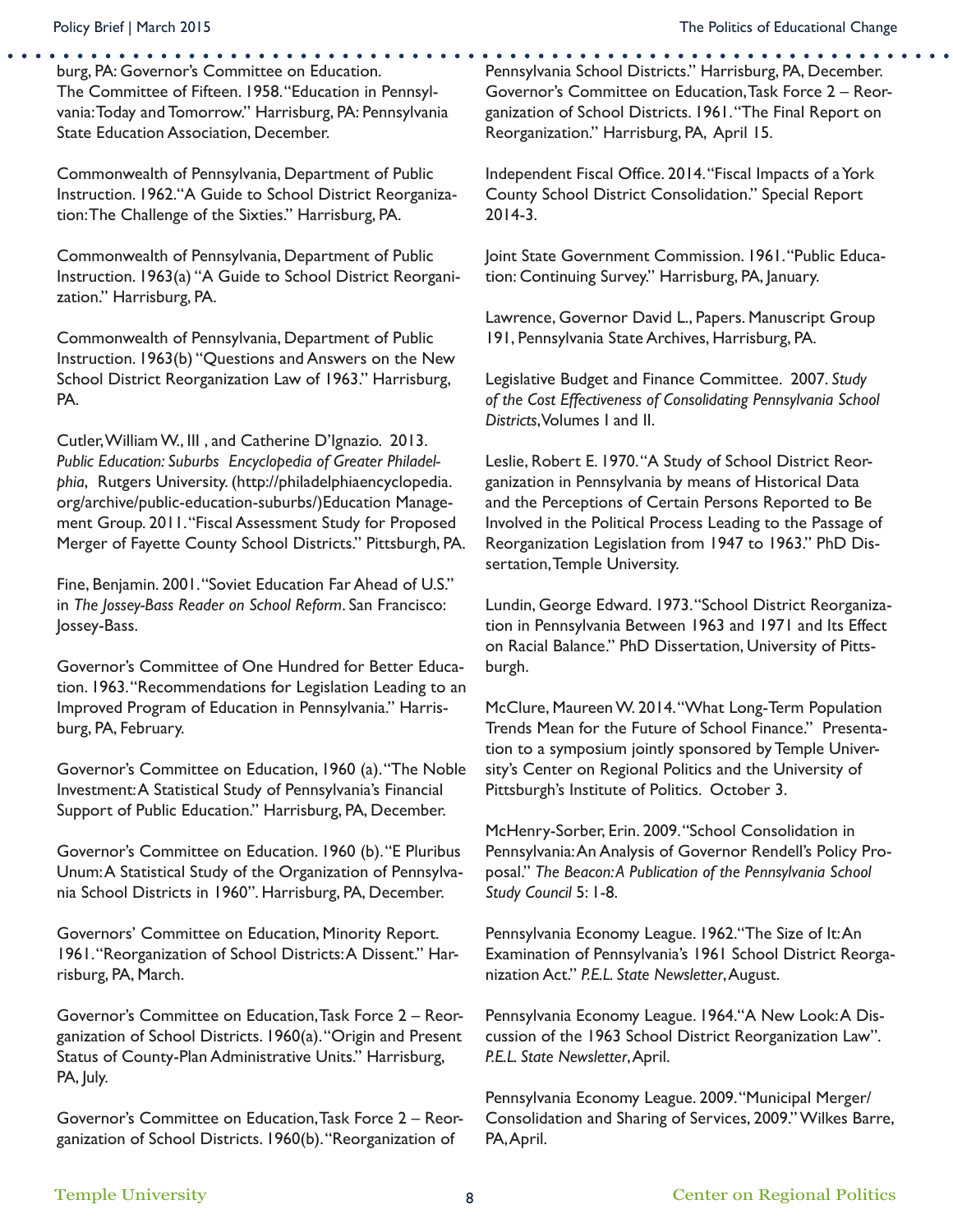Pennsylvania School Boards Association, Education Research and Policy Center. 2009. "Merger/Consolidation of School Districts: Does It Save Money and Improve Student Achievement?"Mechanicsburg, PA, April.

Philadelphia Evening Bulletin Clippings Collection. Temple University Special Collections Research Center, Philadelphia, PA.

Post, David, and Amy Stambach. 1999. "District Consolidation and Rural School Closure: *E Pluribus Unum?" Journal of Research in Rural Education*, 15:106-117.

Roza, Marguerite. 2014. Testimony to the Basic Education Funding Commission of the Pennsylvania General Assembly.

Scranton, Governor William W., Papers. Manuscript Group 208, Pennsylvania State Archives, Harrisburg.

Strang, David. 1987. "The Administrative Transformation of American Education: School District Consolidation, 1938- 1980." *Administrative Science Quarterly*, 32: 352-366.

Strauss, Robert P, and Yunni Deng. 2015. The Fiscal Implications of Pennsylvania's Aging Population. *State Tax Notes.* Vol. 75, No. 3, January 19.

Weber, Michael W. 1988. *Don't Call Me Boss: David L. Lawrence, Pittsburgh's Renaissance Mayor*. Pittsburgh: University of Pittsburgh Press.

Zimmerman, Jonathan. 2009. *Small Wonder: The Little Red School House in History and Memory*. New Haven: Yale University Press.

| <b>Legislation</b>                   | <b>Impact on School Consolidation</b>                                                                                                                                                                                                          |  |  |  |
|--------------------------------------|------------------------------------------------------------------------------------------------------------------------------------------------------------------------------------------------------------------------------------------------|--|--|--|
| Act 105 of 1901                      | "Centralized School Act" encouraged merging schools within districts. Served as starting point for free<br>transportation to schools.                                                                                                          |  |  |  |
| Act of May 18, 1911, P.L. 309        | Makes provisions for consolidation through "union" school districts.                                                                                                                                                                           |  |  |  |
| Act 453 of 1919                      | "Sweitzer Act" requires closure of most schools with less than 10 pupils.                                                                                                                                                                      |  |  |  |
| Act 163 of 1921                      | "Closed School Reimbursement Act" encouraged school consolidation by providing \$200/year subsidy for<br>closed schools.                                                                                                                       |  |  |  |
| Act of May 13, 1925, P.L. 634        | Created graduated transportation reimbursement scale to help poorer districts.                                                                                                                                                                 |  |  |  |
| Act of May 13, 1937, P.L. 605        | Created easier process of consolidation of school districts through "mergers". Created county boards of<br>school directors and scheduled compulsory mergers starting with districts without any schools.                                      |  |  |  |
| Acts 6, 7, and 8 of 1938             | Provided financial incentives to build new schools.                                                                                                                                                                                            |  |  |  |
| Act 403 of 1945                      | Reimbursed districts on the basis of teaching units and established differential payments between second-<br>ary and elementary units. This encouraged reorganization bringing 7th and 8th grades into secondary<br>status.                    |  |  |  |
| Acts 249 and 498 of 1947             | Authorized contracts between school districts and municipal authorities. Set up the State Public School<br>Building Authority. This eased debt limitations, thus encouraging school construction in reorganized admin-<br>istrative units.     |  |  |  |
| Act 361 of 1947                      | Required county boards to prepare county-wide plans for administrative units and for merging of compo-<br>nent districts.                                                                                                                      |  |  |  |
| Act 557 of 1949                      | Required state to reimburse school districts for a portion of "rentals" on school facilities complying with<br>county-plans of school district reorganization, and provided by the State Public School Building Authority.                     |  |  |  |
| Act 650 of 1955                      | Required State Council of Education to 1) adopt standards and regulations for intermediate units of school<br>administration; and 2) prepare a state-wide plan for the reorganization of counties or parts thereof into<br>intermediate units. |  |  |  |
| The Act of March 10, 1949, P.L. 1803 | Required subsidies for secondary schools operating in jointures.                                                                                                                                                                               |  |  |  |
| Act 472 of 1951                      | Extends subsidies to elementary schools operating in jointures and to elementary and high schools in<br>union or merged districts.                                                                                                             |  |  |  |
| Acts 26 and 627 of 1951              | Authorized school districts to organize their own municipal authorities and required state to share the<br>cost of "rentals" for approved building projects by municipal authorities.                                                          |  |  |  |
| Act 184 of 1953                      | Required state reimbursement for student transportation jointures in 3rd class schools.                                                                                                                                                        |  |  |  |
| Act of July 13, 1957, P.L. 864       | Added provisions similar to those of 1951's Act 627 to reimburse building projects financed by general<br>obligation bonds after March 25, 1956.                                                                                               |  |  |  |

#### **Appendix**

*Source: Adapted from "Chronology of Significant Legislation Stimulating Reorganization of School Districts" in Governor's Committee on Education, Task Force 2 – Reorganization of School Districts 1961: 18-20.*